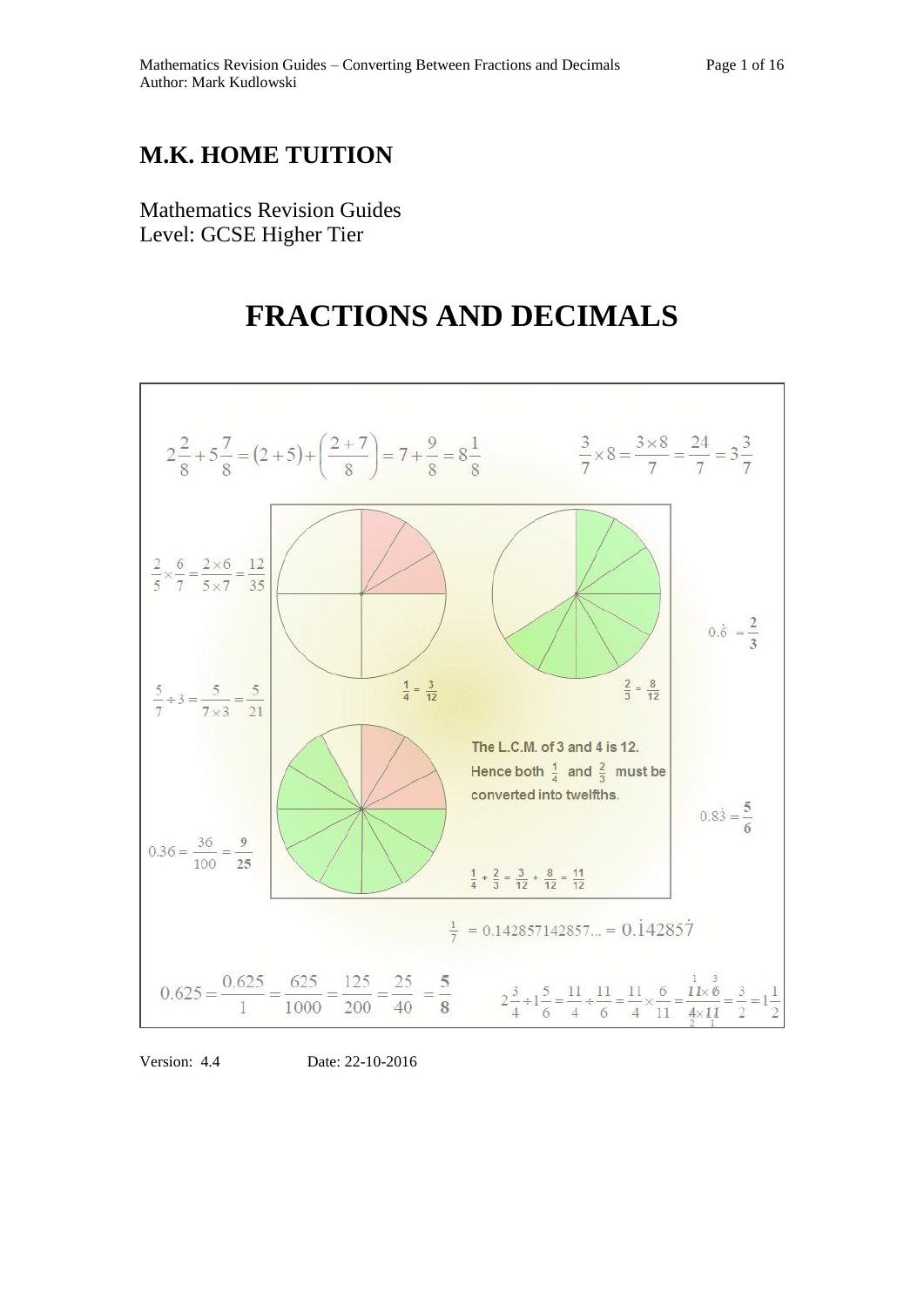### **FRACTIONS AND DECIMALS**

#### **Types of fractional numbers.**

A fractional number can either be a **proper** fraction, an **improper** fraction, or a **mixed number**. In a proper fraction, the top line (**numerator**) is less than or equal to the bottom line (**denominator**). Examples of proper fractions are  $\frac{3}{4}$ ,  $-\frac{1}{8}$  and  $\frac{8}{10}$ .

In an improper fraction, or a top-heavy fraction, the numerator is greater than the denominator. Examples:  $\frac{22}{7}, -\frac{8}{5}, \frac{18}{3}$ .

#### **Equivalent fractions.**

Look at the 'pie' diagrams below:



Each pie has been cut into differing numbers of equal parts; the first one into quarters, the second one into eighths, the third one into twelfths and the fourth one into sixteenths.

One slice of the four has been shaded in the leftmost diagram, i.e. one quarter has been shaded.

Two slices of the eight have been shaded in the second diagram, but the shaded area is still one quarter of the pie, so one quarter = two eighths, or  $\frac{1}{4} = \frac{2}{8}$ .

By looking at the other two diagrams, we can see that  $\frac{1}{4} = \frac{3}{12}$  and also that  $\frac{1}{4} = \frac{4}{16}$ . Generally, a fraction can be converted into an equivalent one by **multiplying (or dividing) the top and bottom by the same number**.

Thus,  $\frac{1}{4}$  was re-expressed as  $\frac{3}{12}$  by multiplying both the top and bottom by 3.

**Example (1):** Re-express the fraction  $\frac{8}{10}$  in fifths and in hundredths.

To express  $\frac{8}{10}$  in fifths, we must change the denominator (bottom line) from 10 to 5. We therefore divide both top and bottom by 2, thus giving  $\frac{4}{5}$ .

To express  $\frac{8}{10}$  in hundredths, we must change the denominator from 10 to 100, which we do by multiplying both top and bottom by 10, giving  $\frac{80}{100}$ .



#### **Percentages (introduction)**

The last example could also have been written as a **percentage**, as 80%.

The % symbol is short for " $\div 100$ " or " $\frac{1}{100}$ ".

Here are some fractions converted into percentages:

 $\frac{1}{2}$  = 50%;  $\frac{1}{4}$  = 25%;  $\frac{1}{5}$  = 20%;  $\frac{3}{4}$  = 75%;  $\frac{7}{10}$  = 70%;  $\frac{47}{100}$  = 47%;  $\frac{3}{100}$  = 3%.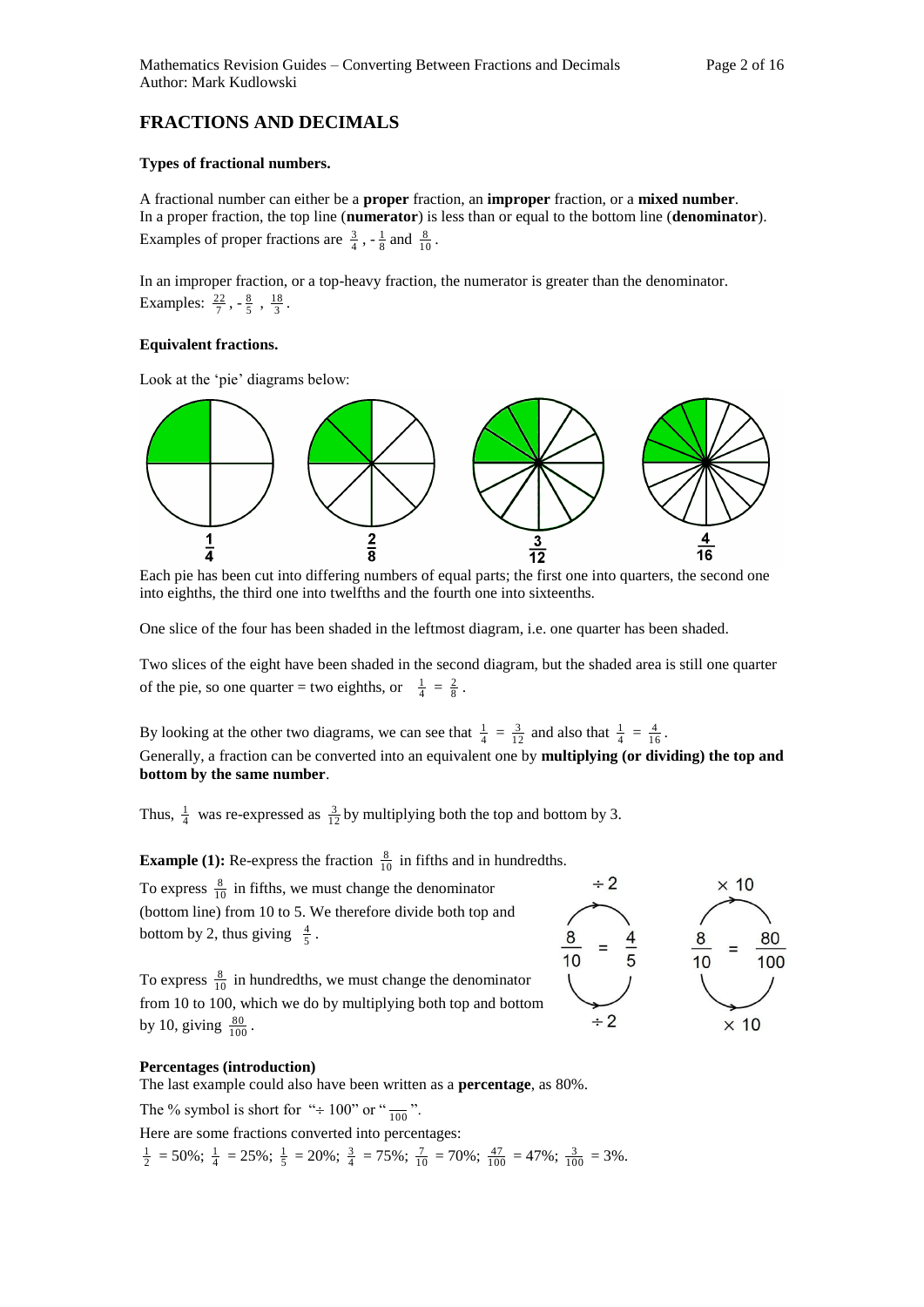#### **Mixed numbers and improper fractions.**

A mixed number consists of a whole number and a **proper** fractional part, for example  $1\frac{4}{7}$ ,  $-2\frac{3}{5}$ . In all cases, it is customary to express a fraction in its simplest form, so that the top and bottom have no common factors; the fraction is then said to be in its **lowest terms**.

Thus  $3\frac{5}{8}$  and  $\frac{22}{7}$  are already in their lowest terms, but  $\frac{8}{10}$  is not, because we can 'cancel out' a common factor of 2 from top and bottom to give  $\frac{4}{5}$  which *is* in its lowest terms.

A mixed number can be re-expressed as an improper fraction by multiplying the whole number part by the bottom line of the fractional part, and then adding the top line of the fractional part.



Alternatively, we can see there are 8 eighths in a whole, so there are 24 eighths in the 3 wholes, plus the 5 eighths in the  $\frac{5}{8}$  part, giving 29 eighths in all.

Conversely, an improper fraction can be turned into a mixed number by division. The whole number part will be the quotient, whilst the fractional part will be the remainder over the bottom line.

Thus, dividing 47 by 5 gives a quotient of 9 and a remainder of 2, so  $\frac{47}{5} = 9\frac{2}{5}$ .

Another example: dividing 40 by 6 gives a quotient of 6 and a remainder of 4, so  $\frac{40}{6} = 6\frac{4}{6} = 6\frac{2}{3}$ . (We have reduced the result to its lowest terms).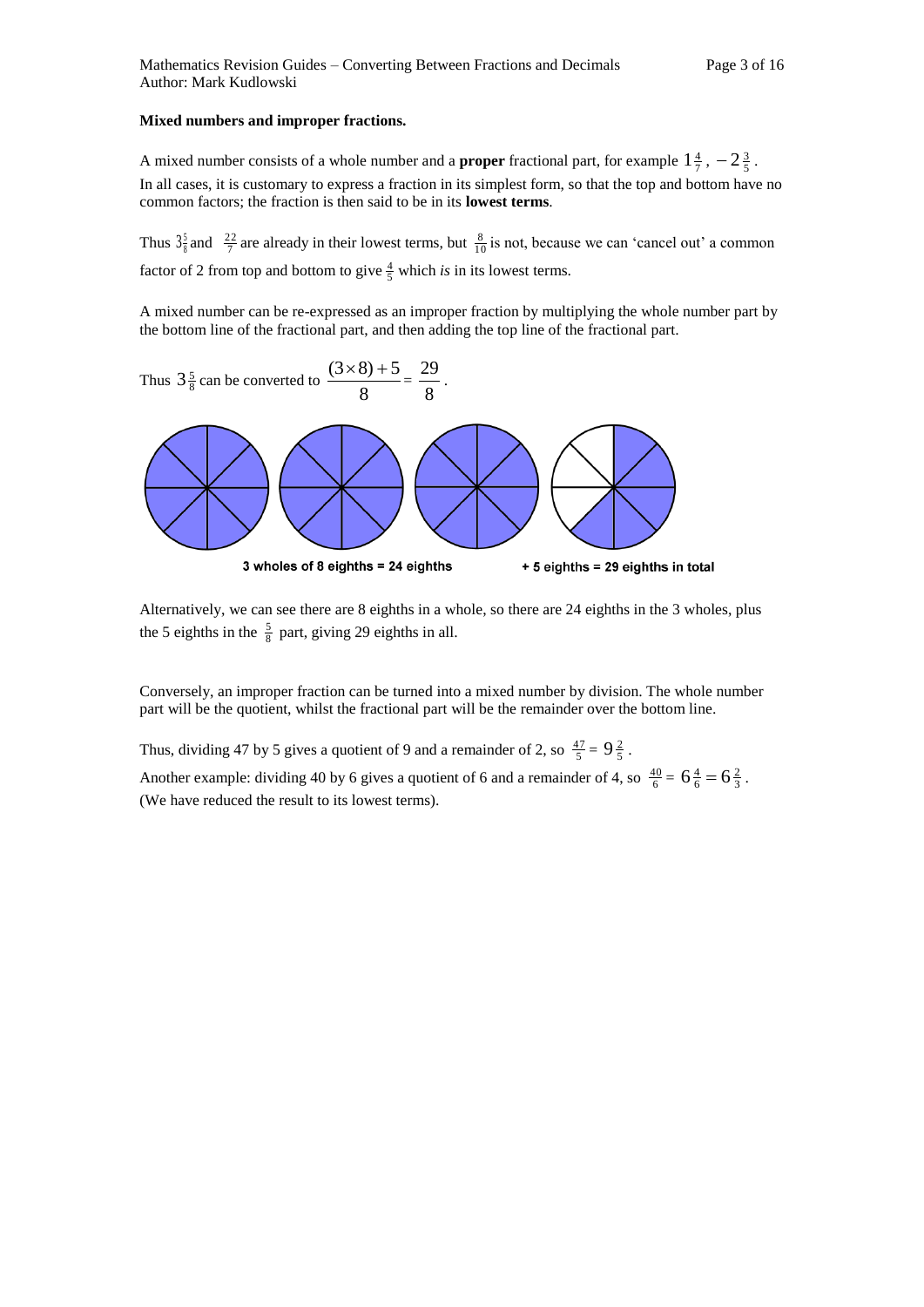#### **Overview of fraction arithmetic.**

#### **Multiplication:**

The diagram below illustrates how to multiply two fractions, namely to find the value of 8 7 5  $\frac{3}{2} \times \frac{7}{2}$ .

We begin with a grid of 5 rows and 8 columns, containing 40 cells in total. Next, we select 3 rows out of the 5, thus leaving 5  $\frac{3}{2}$  of the total area, or 24 cells, shaded and the remainder blanked out.

Then we select 7 columns out of the 8 , leaving 8  $\frac{7}{2}$  of the last shaded area, or 21 cells, still shaded and the remainder blanked out.

The final result is  $\frac{6}{5} \times \frac{6}{5} = \frac{6}{5 \times 8} = \frac{24}{40}$ 21  $5 \times 8$  $3 \times 7$ 8 7 5  $\frac{3}{2} \times \frac{7}{8} = \frac{3 \times 7}{8 \times 8} =$  $\times$  $\frac{7}{6} = \frac{3 \times 7}{2 \times 6} = \frac{21}{10}$ . Notice how 21 cells out of the original 40 are still shaded.



Note again the case of equivalent fractions :  $\frac{2}{4} \times \frac{2}{2} = \frac{3}{4 \times 2} = \frac{3}{8}$ 6  $4 \times 2$  $3 \times 2$ 2 2 4  $\frac{3}{2} \times \frac{2}{1} = \frac{3 \times 2}{1} =$  $\times$  $x = \frac{3 \times 2}{1 \times 3} = \frac{6}{5}$ , since 2  $\frac{2}{1}$  is simply 1.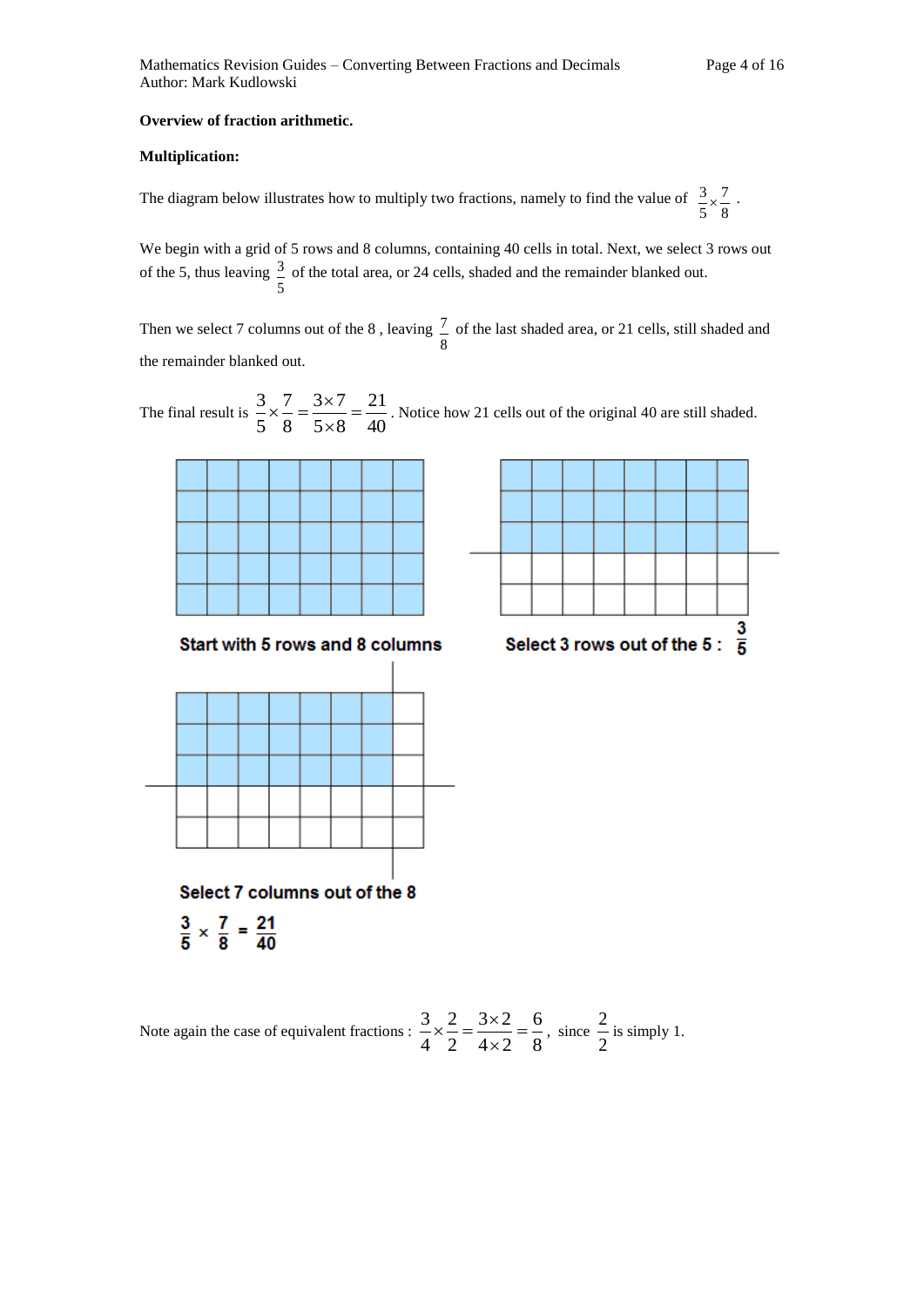As the worked example above showed, multiplication of fractions is quite straightforward; we just multiply the top lines and bottom lines together and simplify the result.

Example (2): 
$$
\frac{2}{5} \times \frac{6}{7} = \frac{2 \times 6}{5 \times 7} = \frac{12}{35}
$$
.  
Example (3):  $\frac{4}{7} \times \frac{5}{8} = \frac{4 \times 5}{7 \times 8} = \frac{20}{56} = \frac{5}{14}$ .

This time, we had to divide the top and bottom by 4 to get the result in its lowest terms.

We could have alternatively 'cancelled' a common factor of 4 from top and bottom *before* the final section, by spotting it in the product:

$$
\frac{4}{7} \times \frac{5}{8} = \frac{\stackrel{1}{4} \times 5}{7 \times \stackrel{8}{8}} = \frac{5}{14} \ .
$$

Mixed numbers **must** be put into improper fraction form first :

Example (4): 
$$
3\frac{1}{5} \times 3\frac{1}{8} = \frac{16}{5} \times \frac{25}{8} = \frac{16 \times 25}{\frac{5}{1} \times \frac{8}{1}} = 10
$$

Here, the 'cancelling' process of 8 and 5 from top and bottom has left us with a whole number result.

*Never* try to reckon as follows: multiply the whole numbers as  $3 \times 3 = 9$ , then multiply the fractions to get 40 1 8 1 5  $\frac{1}{2} \times \frac{1}{2} = \frac{1}{40}$ , and add them to get  $9\frac{1}{40}$ . This is totally incorrect.

#### **Multiplying a fraction by a whole number.**

To multiply a fraction by a whole number, we simply multiply the **top line** of the fraction by it.

Example (5): 
$$
\frac{3}{7} \times 8 = \frac{3 \times 8}{7} = \frac{24}{7} = 3\frac{3}{7}
$$
.

This is the same as saying  $\frac{2}{7} \times \frac{3}{1} = \frac{3 \times 3}{7 \times 1} = \frac{3}{7} = 3\frac{3}{7}$  $3\frac{3}{2}$ 7 24  $7 \times 1$  $3\times 8$ 1 8 7  $\frac{3}{2} \times \frac{8}{1} = \frac{3 \times 8}{1} = \frac{24}{1} =$  $\times$  $x\frac{8}{1} = \frac{3\times8}{1} = \frac{24}{1} = 3\frac{3}{1}$ .

**Example (6) :**  $\frac{3}{2} \times 12 = \frac{3 \times 12}{2} = \frac{60}{2} = 10$ 6 60 6  $12 = \frac{5 \times 12}{1}$ 6  $\frac{5}{2} \times 12 = \frac{5 \times 12}{1} = \frac{60}{1} = 10$ .

(This last example has given a whole number result).

Examples like the last two are also often quoted using the word 'of' instead of the  $\times$  sign;

e.g. 
$$
\frac{3}{7}
$$
 of 8 =  $3\frac{3}{7}$ ,  $\frac{5}{6}$  of 12 = 10.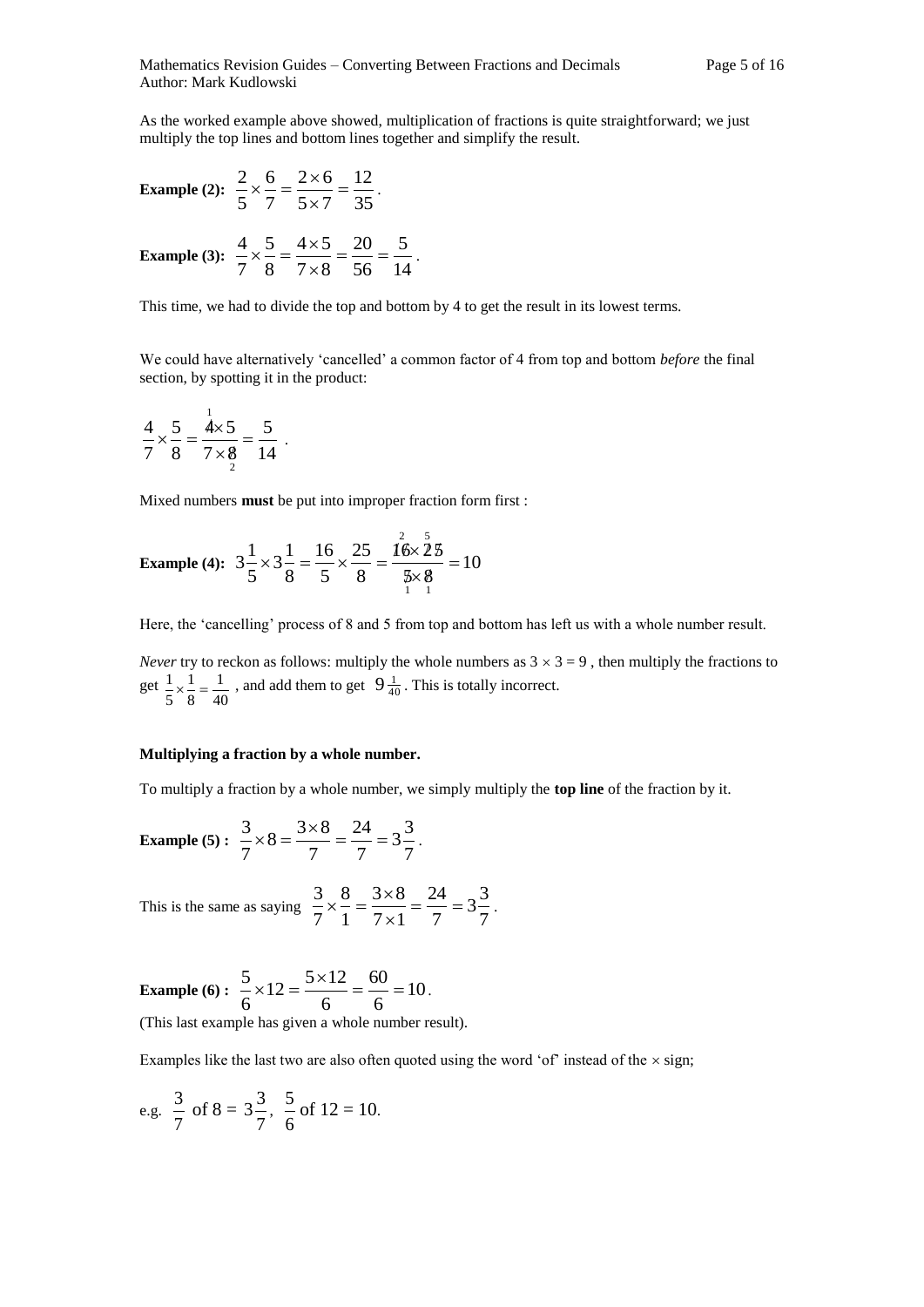#### **Division:**

A division sum involving two fractions can be turned into a multiplication sum by inverting the top and bottom lines of the fraction to *the right* of the division sign, namely the one we are dividing *by.*

Example (7): 
$$
\frac{3}{4} \div \frac{4}{5} = \frac{3}{4} \times \frac{5}{4} = \frac{3 \times 5}{4 \times 4} = \frac{15}{16}
$$
.

Mixed numbers are handled as in multiplication:

Example (8): 
$$
2\frac{3}{4} \div 1\frac{5}{6} = \frac{11}{4} \div \frac{11}{6} = \frac{11}{4} \times \frac{6}{11} = \frac{11 \times \cancel{6}}{\cancel{4} \times \cancel{11}} = \frac{3}{2} = 1\frac{1}{2}
$$

Again, 'cancelling' first 11 and then 2 from the top and bottom has simplified the result.

#### **Dividing a fraction by a whole number.**

To divide a fraction by a whole number, we simply multiply the **bottom line** of the fraction by it.

Example (9): 
$$
\frac{5}{7} \div 3 = \frac{5}{7 \times 3} = \frac{5}{21}
$$
.

This is the same as saying  $\frac{2}{7} \div \frac{2}{1} = \frac{2}{7} \times \frac{2}{3} = \frac{2}{7 \times 3} = \frac{2}{21}$   $7 \times 3$  $5 \times 1$   $\frac{5}{2} \div \frac{3}{4} = \frac{5}{2} \times \frac{1}{4} = \frac{5 \times 1}{4} =$  $\times$  $\frac{3}{2} = \frac{5}{2} \times \frac{1}{2} = \frac{5 \times 1}{2} = \frac{5}{2}$ .

Example (10): 
$$
\frac{3}{8} \div 6 = \frac{13}{8 \times_2 6} = \frac{1}{16}
$$
.

(Here we have cancelled 3 from top and bottom.)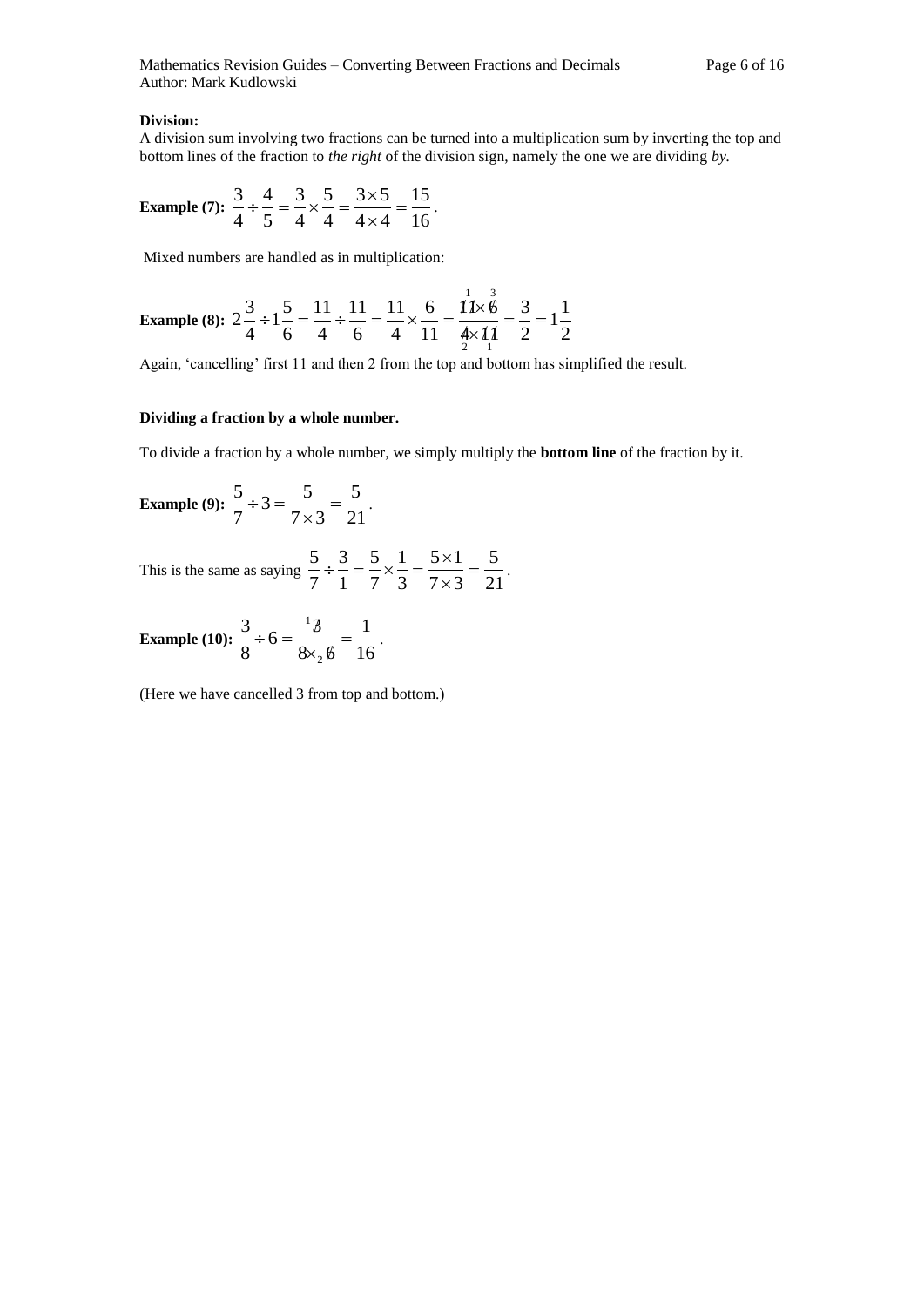Addition and subtraction of fractions needs more care.

#### **Addition:**

Take the sum 
$$
\frac{1}{4} + \frac{2}{3}
$$
.

The result is most certainly not  $\frac{1}{1} + \frac{2}{2} = \frac{1+2}{1} = \frac{3}{7}$ .

$$
4 \quad 3 \quad 4+3 \quad 7
$$

One quarter plus two thirds does not make three of anything, and it definitely does not make three sevenths either, as the diagrams show !



The correct approach is to convert both fractions into equivalent forms with the same denominator, namely the L.C.M. of 3 and 4, or 12. In other words, we work with twelfths.

Here, 
$$
\frac{1}{4} \times \frac{3}{3} = \frac{3}{12}
$$
 and  $\frac{2}{3} \times \frac{4}{4} = \frac{8}{12}$ .

Now that we are dealing with fractions having the same denominator, the addition can now be carried out easily.

$$
\frac{1}{4} + \frac{2}{3} = \frac{3}{12} + \frac{8}{12} = \frac{3+8}{12} = \frac{11}{12}.
$$

Note that we still do not add the two denominators, i.e. the 12s, together !



The L.C.M. of 3 and 4 is 12. Hence both  $\frac{1}{4}$  and  $\frac{2}{3}$  must be converted into twelfths.

 $\frac{1}{4} + \frac{2}{3} = \frac{3}{12} + \frac{8}{12} = \frac{11}{12}$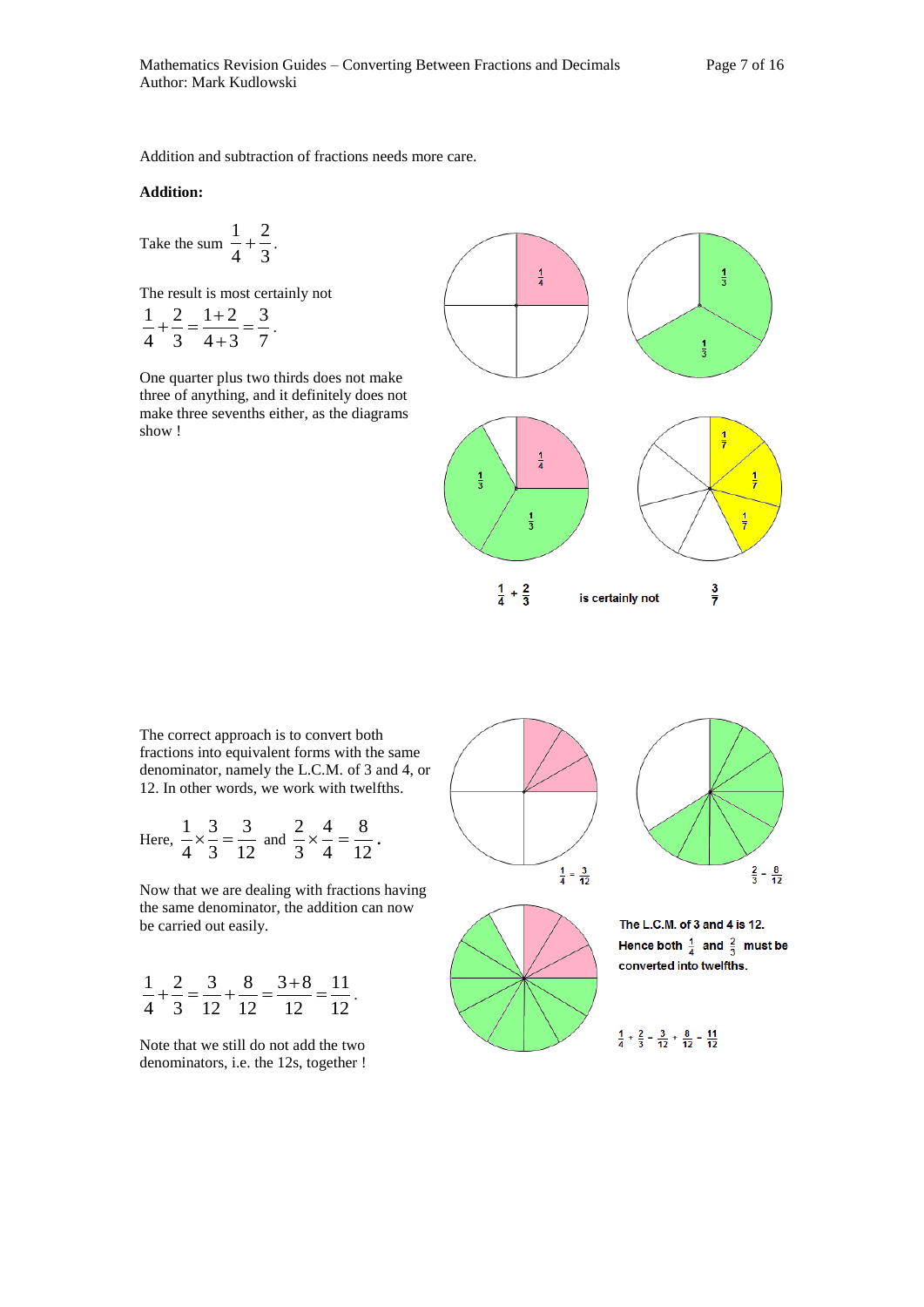If the fractions have the same denominators (bottom lines), the process is easy enough – we just add the numerators (top lines).

Example (11): 
$$
\frac{4}{5} + \frac{3}{5} = \frac{4+3}{5} = \frac{7}{5} = 1\frac{2}{5}
$$

There are two methods in common use for adding mixed numbers.

We can either turn them all into improper fractions followed by turning the result into a mixed number, as in the examples below: 1 3

**Example (12):**  $2\frac{3}{8} + 4\frac{1}{8} = \frac{3}{8} + \frac{3}{8} = \frac{3}{8} = 6\frac{1}{2}$  $6\frac{1}{2}$ 8 5 2 8 33 8 19 8  $4\frac{1}{2}$ 8  $2\frac{3}{2}$ 2  $=$ E  $+4\frac{1}{2} = \frac{19}{3} + \frac{33}{2} = \frac{52}{3} = 6\frac{1}{3}$  (4 cancelled from top and bottom.)

**Example (13) :**  $5\frac{2}{5} + 3\frac{1}{5} = \frac{20}{5} + \frac{20}{5} = \frac{11}{5} = 9\frac{1}{5}$  $9^{\frac{2}{5}}$ 5 47 5 19 5 28 5  $3\frac{4}{7}$ 5  $5\frac{3}{7}+3\frac{4}{7}=\frac{28}{7}+\frac{19}{7}=\frac{47}{7}=9\frac{2}{7}$ 

Alternatively (WARNING – can be awkward !) , we can add the whole numbers first, followed by adding the fractions.

Example (12a): 
$$
2\frac{3}{8} + 4\frac{1}{8} = (2+4) + (\frac{3}{8} + \frac{1}{8}) = 6\frac{4}{8} = 6\frac{1}{2}
$$
 (4 cancelled from top and bottom.)

Example (13a): 
$$
5\frac{3}{5} + 3\frac{4}{5} = (5+3) + (\frac{3}{5} + \frac{4}{5}) = 8 + \frac{7}{5} = 8 + 1\frac{2}{5} = 9\frac{2}{5}
$$

Notice how we had to 'carry' 1 in example 13a.

If the fractions have different bottom lines, then we need to find the lowest common multiple of the bottom lines, and turn one or both into equivalent fractions by multiplying top and bottom by the same number.

**Example (14):** Evaluate  $2\frac{1}{4} + 5\frac{1}{8}$  $5\frac{7}{9}$ 4  $2\frac{1}{1} + 5\frac{7}{9}$ .

We must find the L.C.M. of 4 and 8 – here it is 8 itself. The first fraction,  $\frac{1}{4}$ , must therefore be turned into a form with 8 on the bottom line. This can be done by multiplying both top and bottom by 2 to give  $\frac{1}{4} \times \frac{2}{2} = \frac{2}{8}$ .

The sum thus becomes  $2\frac{2}{2} + 5\frac{7}{2} = (2+5)+\frac{2+7}{2} = 7+\frac{7}{2} = 8\frac{1}{2}$ . 8  $8\frac{1}{2}$ 8  $7 + \frac{9}{9}$ 8  $(2+5)+\left(\frac{2+7}{2}\right)$ 8  $5\frac{7}{9}$ 8  $2\frac{2}{2}+5\frac{7}{2}=(2+5)+\left(\frac{2+7}{2}\right)=7+\frac{9}{2}=$ J  $\left(\frac{2+7}{2}\right)$  $\setminus$  $+5\frac{7}{5} = (2+5)+\left(\frac{2+5}{5}\right)$ 

Note how the second fraction did not need to be converted into an equivalent.

(We have used the method of adding the whole numbers and fractions separately).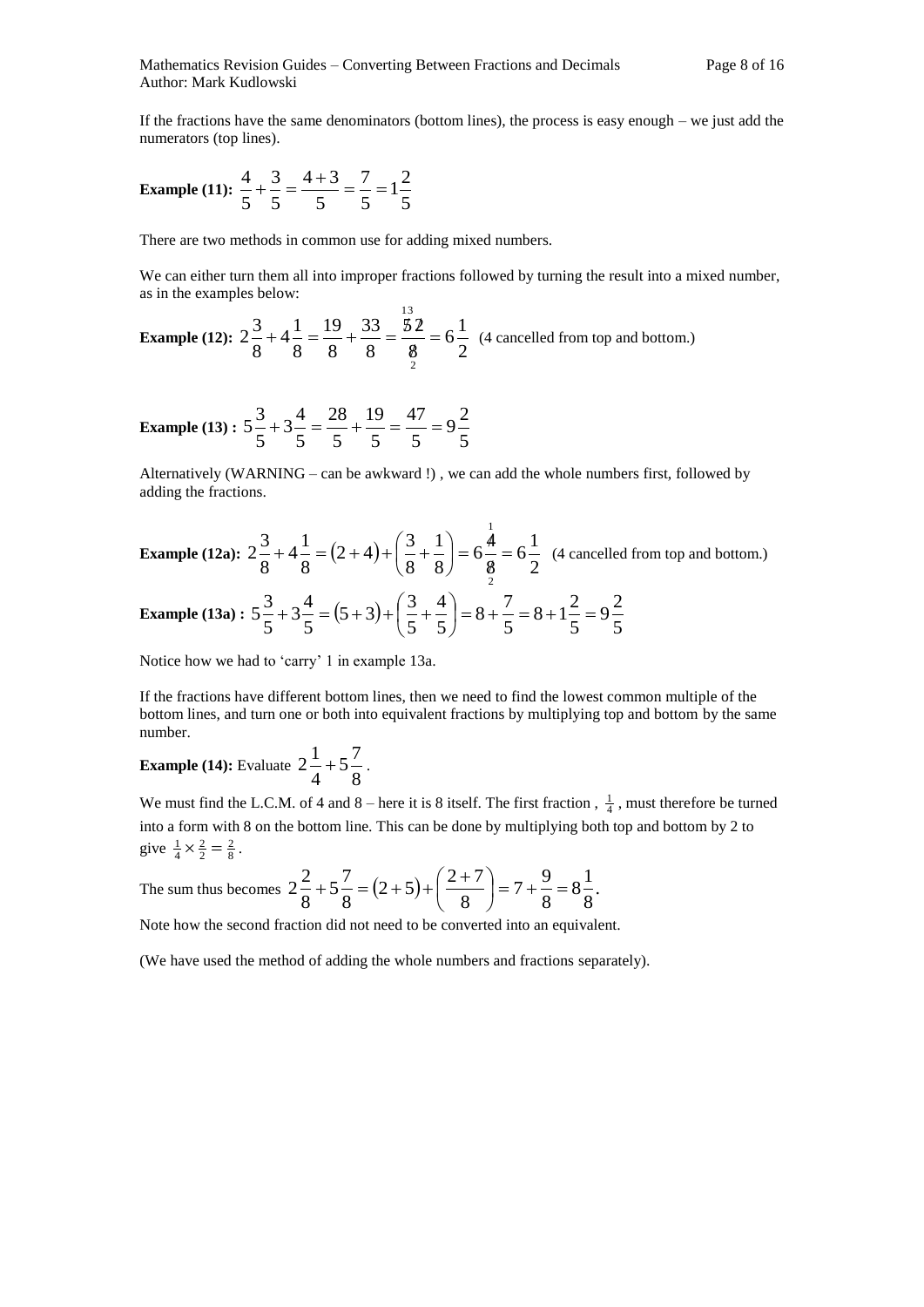#### **Subtraction:**

If the fractions have the same denominators (bottom lines), the process is easy enough – we just subtract the numerators (top lines).

Example (15): 
$$
\frac{7}{9} - \frac{2}{9} = \frac{7-2}{9} = \frac{5}{9}
$$

To subtract one mixed number from another, we can turn them all into improper fractions followed by turning the result into a mixed number.

Example (16): 
$$
5\frac{5}{7} - 1\frac{2}{7} = \frac{40 - 9}{7} = \frac{31}{7} = 4\frac{3}{7}
$$

**Example (17):**  $8\frac{2}{6} - 2\frac{3}{6} = \frac{3}{6} \cdot \frac{1}{6} = \frac{3}{6} \cdot \frac{1}{3} = 5\frac{1}{3}$  $5\frac{1}{2}$ 6 32 6  $49 - 17$ 6  $2\frac{5}{7}$ 6  $8\frac{1}{2}$ 3 16  $=$ ¢  $-2\frac{5}{2} = \frac{49-17}{1} = \frac{32}{1} = 5\frac{1}{2}$  (2 cancelled from top and bottom)

Alternatively (WARNING – can be awkward !), we can subtract the whole numbers, followed by subtracting the fractions, and then **adding** the two results.

Example (16a): 
$$
5\frac{5}{7} - 1\frac{2}{7} = (5 - 1) + (\frac{5}{7} - \frac{2}{7}) = 4 + \frac{3}{7} = 4\frac{3}{7}
$$

Example (17a): 
$$
8\frac{1}{6} - 2\frac{5}{6} = (8 - 2) + (\frac{1}{6} - \frac{5}{6}) = 6 + (\frac{1 - 5}{6}) = 6 - \frac{\frac{2}{4}}{\frac{4}{3}} = 5\frac{1}{3}
$$

The second example appears tricky because we are attempting to subtract a larger fraction  $\left(\frac{5}{6}\right)$  from a smaller one  $(\frac{1}{6})$ , leaving us with a fraction to be subtracted, rather than added, in the final stage.

If the fractions have different bottom lines, then we need to find the lowest common multiple of the bottom lines, and turn one or both into equivalent fractions by multiplying top and bottom by the same number, as in addition.

**Example** (18): evaluate  $3\frac{2}{6} - 1\frac{6}{4}$  $1\frac{3}{4}$ 6  $3\frac{1}{2}-1\frac{3}{4}$ .

We first find the L.C.M. of the bottom lines, namely 12, and thus proceed to convert both fractions into twelfths. (We have used the method of turning the mixed numbers into improper fractions first)

$$
3\frac{1}{6} - 1\frac{3}{4} = \frac{19}{6} - \frac{7}{4} = \left(\frac{19}{6} \times \frac{2}{2}\right) - \left(\frac{7}{4} \times \frac{3}{3}\right) = \frac{38 - 21}{12} = \frac{17}{12} = 1\frac{5}{12}.
$$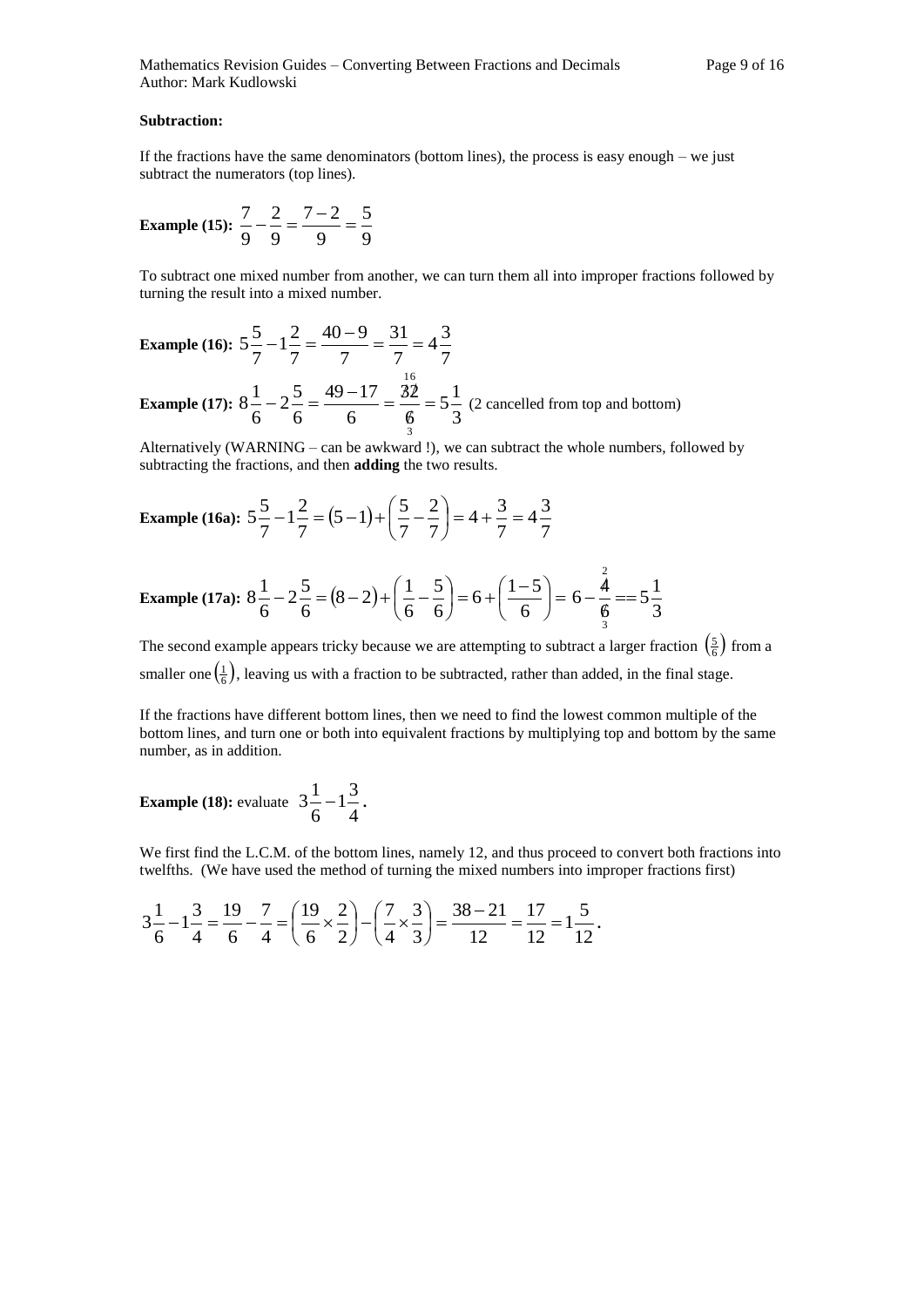Mathematics Revision Guides – Converting Between Fractions and Decimals Page 10 of 16 Author: Mark Kudlowski

#### **Converting fractions into decimals.**

To convert a fraction into a decimal, divide the top line (numerator) by the bottom line (denominator).

Examples are:

Example (19): 
$$
\frac{3}{5} = 0.6
$$
;  
\n**Example (20):**  $\frac{1}{6} = 0.16666...$  working:  $5\overline{\smash{\big)}3.0}$  - division terminates.  
\n**Example (20):**  $\frac{1}{6} = 0.16666...$  working:  $6\overline{\smash{\big)}1.0^40^40^40}$  and so on....

No matter how many extra zeros are tagged on to continue the division, we will keep on getting a quotient of 6 and a remainder of 4, so the decimal will go on for ever without giving an exact answer.

**Example (21):** 
$$
\frac{7}{8} = 0.875
$$
 working:  $8 \overline{)7.0^6 0^4 0}$ ; division terminates.

**Example (22):** 
$$
\frac{3}{7} = 0.428571428571...
$$
 working;  $7 \overline{)3.0^2 0^6 0^4 0^5 0^1 0^3 0^2 0^6 0}$ 

This time, we cycle through all the possible remainders from 1 to 6 until the remainder of 2 makes its second appearance.

As the examples show, not all fractions give an exact result (a **terminating** decimal). Others appear to go on for ever (**recurring** decimals).

If the denominator of the fraction (in lowest terms) yields only powers of 2 and/or 5 when separated into its prime factors, then the resulting decimal will terminate. In all other cases it will recur.

Thus,  $\frac{1}{40}$  gives rise to a terminating decimal (0.025) because  $40 = 2^3 \times 5$ .

Conversely,  $\frac{1}{48}$  $\frac{1}{18}$  produces a recurring decimal (0.02083333..) because 48 =  $2^4 \times 3$ .

A more succinct way of expressing a recurring decimal is to put dots over the start and end digits of the recurring period.

 $0.333333... = 0.\overline{3}$ 

 $0.166666... = 0.1\dot{6}$  (note that the 1 does not repeat)

 $0.954545... = 0.95\dot{4}$  (the 9 does not repeat)

 $0.142857142857... = 0.142857$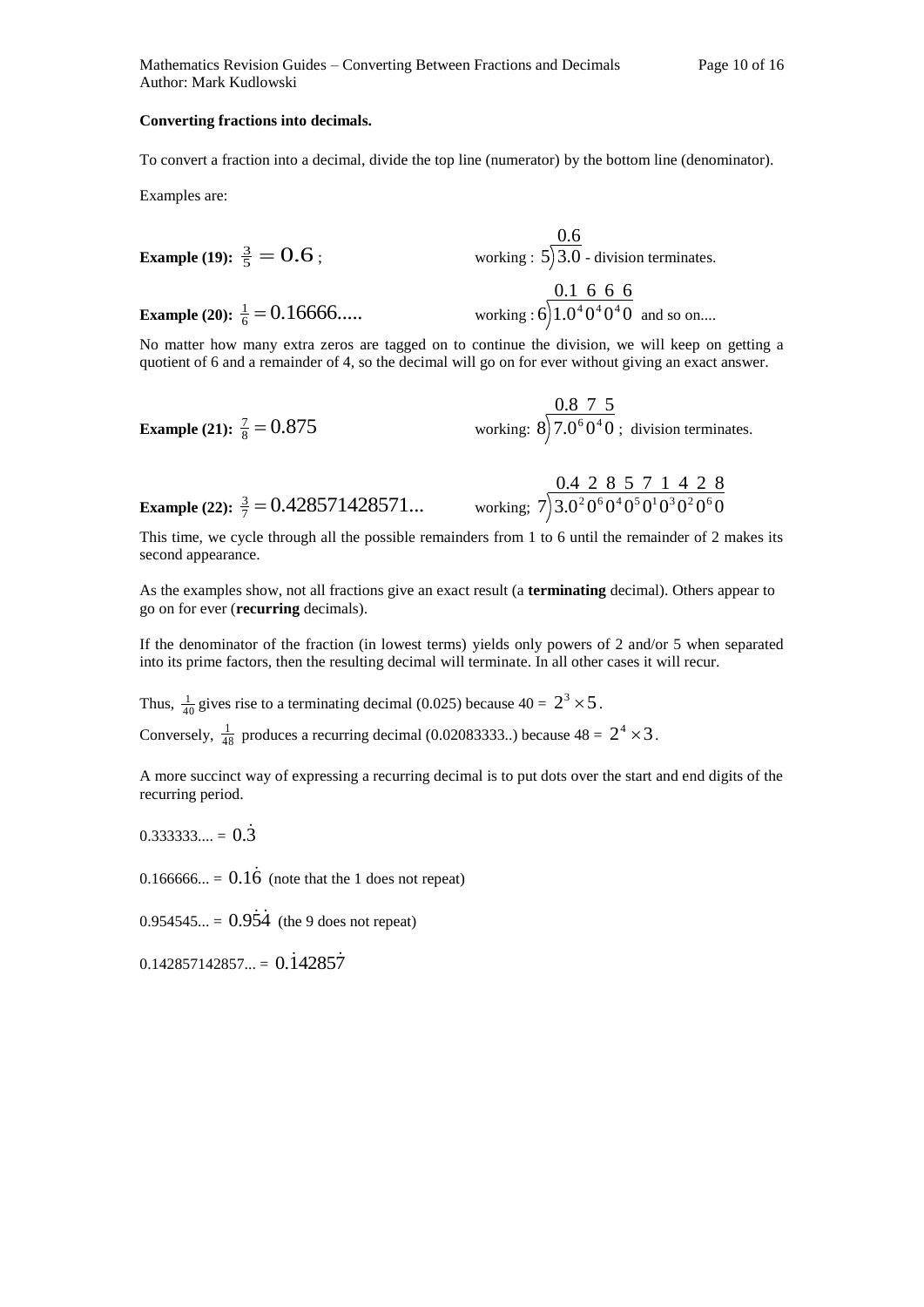#### **Converting terminating decimals into fractions.**

To convert a terminating decimal into a fraction, multiply both top and bottom by the required power of 10 to make the top an integer, followed by cancelling out common factors. .

**Example (23):** 0.625 = 
$$
\frac{0.625}{1} = \frac{625}{1000} = \frac{125}{200} = \frac{25}{40} = \frac{5}{8}
$$
 (We have cancelled 5 three times)

**Example (24):**  $0.36 = \frac{0.066}{1} = \frac{0.066}{100}$ 36 1  $0.36 = \frac{0.36}{1}$ **25**  $=\frac{9}{25}$  (We have cancelled 2 twice)

#### **Converting recurring decimals into fractions.**

This process is a bit trickier, but there are two methods of finding the fraction corresponding to a recurring decimal.

#### **Method 1 (Systematic).**

Take the original fraction and multiply it by the power of 10 required to align the decimal portions, so that they cancel out when subtracting.

### **Example (25):** convert  $\vec{0.6}$  to a fraction.

| Multiply the recurring decimal by 10 so that it | $10F =$ | 6.666666 |
|-------------------------------------------------|---------|----------|
| lines up with the original:                     | $F =$   | 0.666666 |

Subtract : 9*F* = 6

$$
F=\frac{6}{9}, \therefore 0.\dot{6}=\frac{2}{3}.
$$

**Example** (26): convert  $0.\overline{72}$  to a fraction.

Here, the repeating portion is two digits long, so the decimal needs multiplying by 100 to ensure decimal alignment:

| Multiply the recurring decimal by 100 so that it | $100F =$ | 72.7272 |
|--------------------------------------------------|----------|---------|
| lines up with the original:                      | $F =$    | 0.7272  |

Subtract : 99*F* = 72

$$
F = \frac{72}{99}, \therefore 0.\dot{7}\dot{2} = \frac{8}{11}.
$$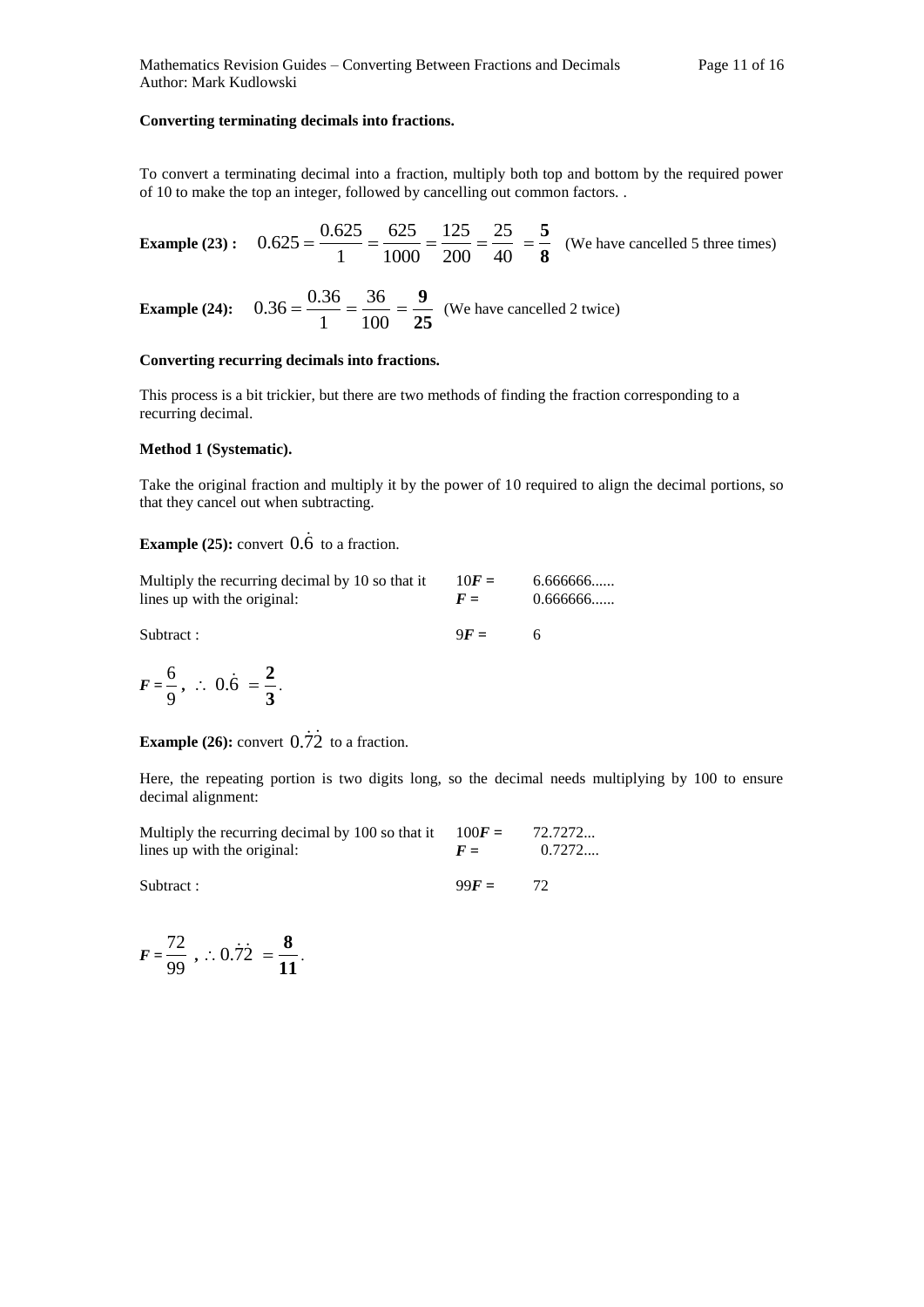### **Example (27):** Convert  $0.8\overline{3}$  to a fraction.

#### The 3 is repeated here but not the 8, so

| Multiply original by 10 as the repeating portion | $10F =$ | 8.333333 |
|--------------------------------------------------|---------|----------|
| has one digit:                                   | $F =$   | 0.833333 |
|                                                  |         |          |

Subtract : 9F = 7.5

 $F = \frac{18}{9} = \frac{18}{18}$ 15 9  $\frac{7.5}{2} = \frac{15}{10}$ , and thus 0.83 **6**  $=\frac{5}{7}$ .

### **Example (28):** Convert  $0.02$  to a fraction.

The first zero after the decimal point is non-repeating (careful with that 2), and the repeating period is one digit long;

| Multiply original by 10 as the repeating | $10F =$ | 0.22222  |
|------------------------------------------|---------|----------|
| portion has one digit:                   | $F =$   | 0.022222 |
| Subtract:                                | $9F =$  | 02       |

$$
F = \frac{0.2}{9} = \frac{2}{90}
$$
, and thus  $0.02 = \frac{1}{45}$ .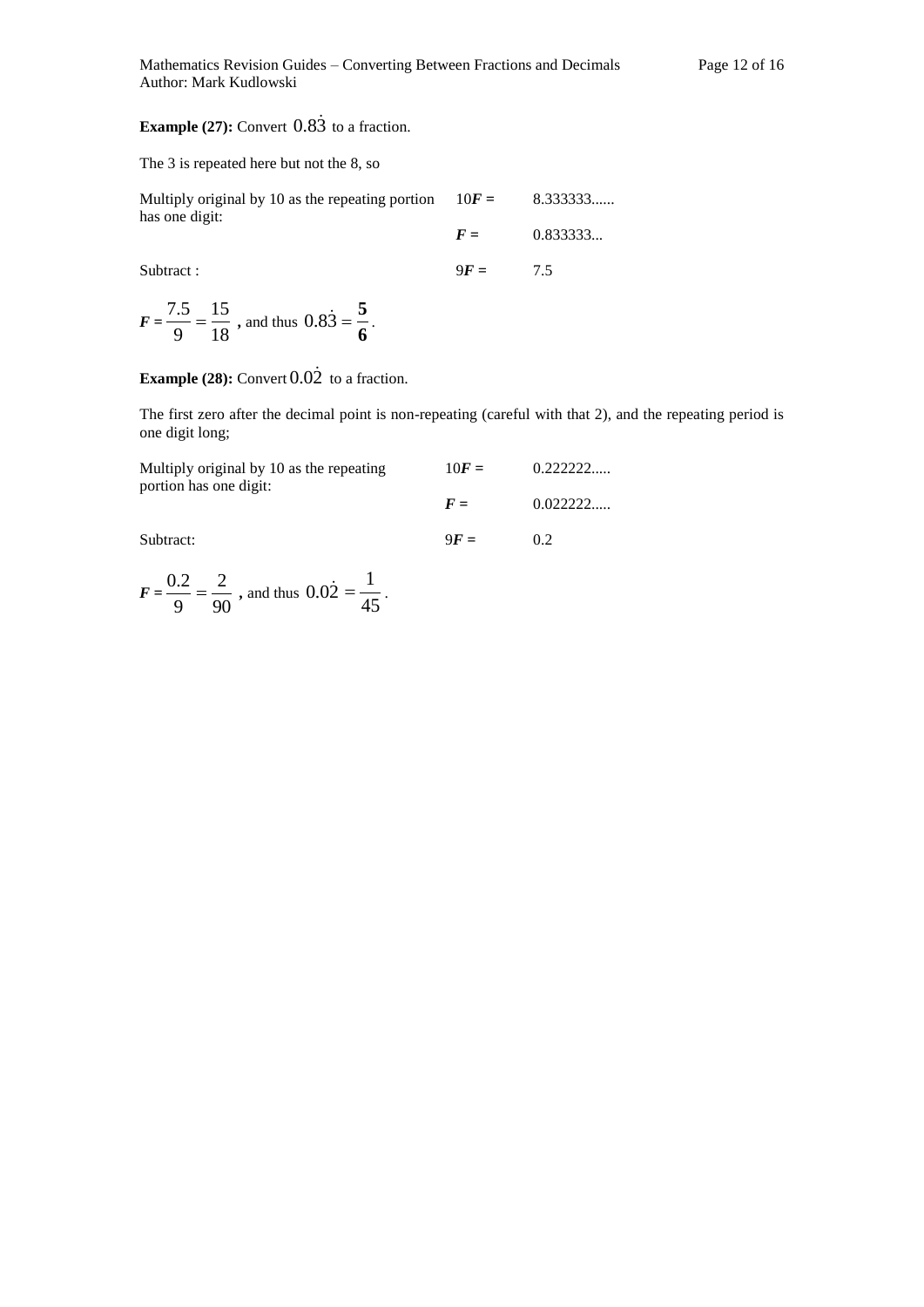#### **Method 2 ("Nines").**

A recurring decimal can be converted to a fraction by looking at the repeating period.

From that we can write the corresponding fraction with the repeating digits on the top line, whilst the bottom line will have a string of 9s of the same length as the repeating period.

### **Example (25a):** convert  $\vec{0.6}$  to a fraction.

The recurring decimal has just a **single-digit** repeating pattern, namely 6, and so its denominator will have **one** 9 in it.

$$
0.\dot{6} = \frac{6}{9}
$$
, simplifying to  $\frac{2}{3}$ .

**Example** (26a): convert  $0.\overline{72}$  to a fraction.

Here, the repeating pattern of 72 has **two** digits in it, so its denominator will have **two** 9s in it.

$$
0.\overline{72} = \frac{72}{99}
$$
, and finally  $\frac{8}{11}$ .

This method will need to be modified slightly if the decimal contains non-repeating digits.

### **Example (27a):** Convert  $0.8\overline{3}$  to a fraction.

The 3 is repeated here but not the 8, and so we do not have a fraction of the required form to use the method directly.

We can however use the 'dodge' of multiplying  $0.83$  by 10 to obtain  $8.\overline{3}$  which is of the right form,  $8\frac{1}{2}$ .

i.e. 
$$
8\frac{1}{3}
$$

Dividing back by 10, we have  $8\frac{2}{3} \div 10 = \frac{20}{3} \div 10 = \frac{20}{30} = \frac{20}{6}$ 5 30  $10 = \frac{25}{36}$ 3  $10 = \frac{25}{3}$ 3  $8\frac{1}{2} \div 10 = \frac{25}{2} \div 10 = \frac{25}{20} = \frac{5}{4}$ .

**Example (28a):** Convert  $0.02$  to a fraction.

The first zero after the decimal point is non-repeating, but we can use the 'dodge' of multiplying  $0.0\dot{2}$  by 10 to use the method directly.

Multiplying  $0.02$  by 10 gives us  $0.2$  which is of the required form, namely 9  $\frac{2}{2}$ .

Dividing back by 10 we then have  $0.02 = \frac{2}{90} = \frac{1}{45}$ 1 90  $0.02 = \frac{2}{3.8} = \frac{1}{12}$ .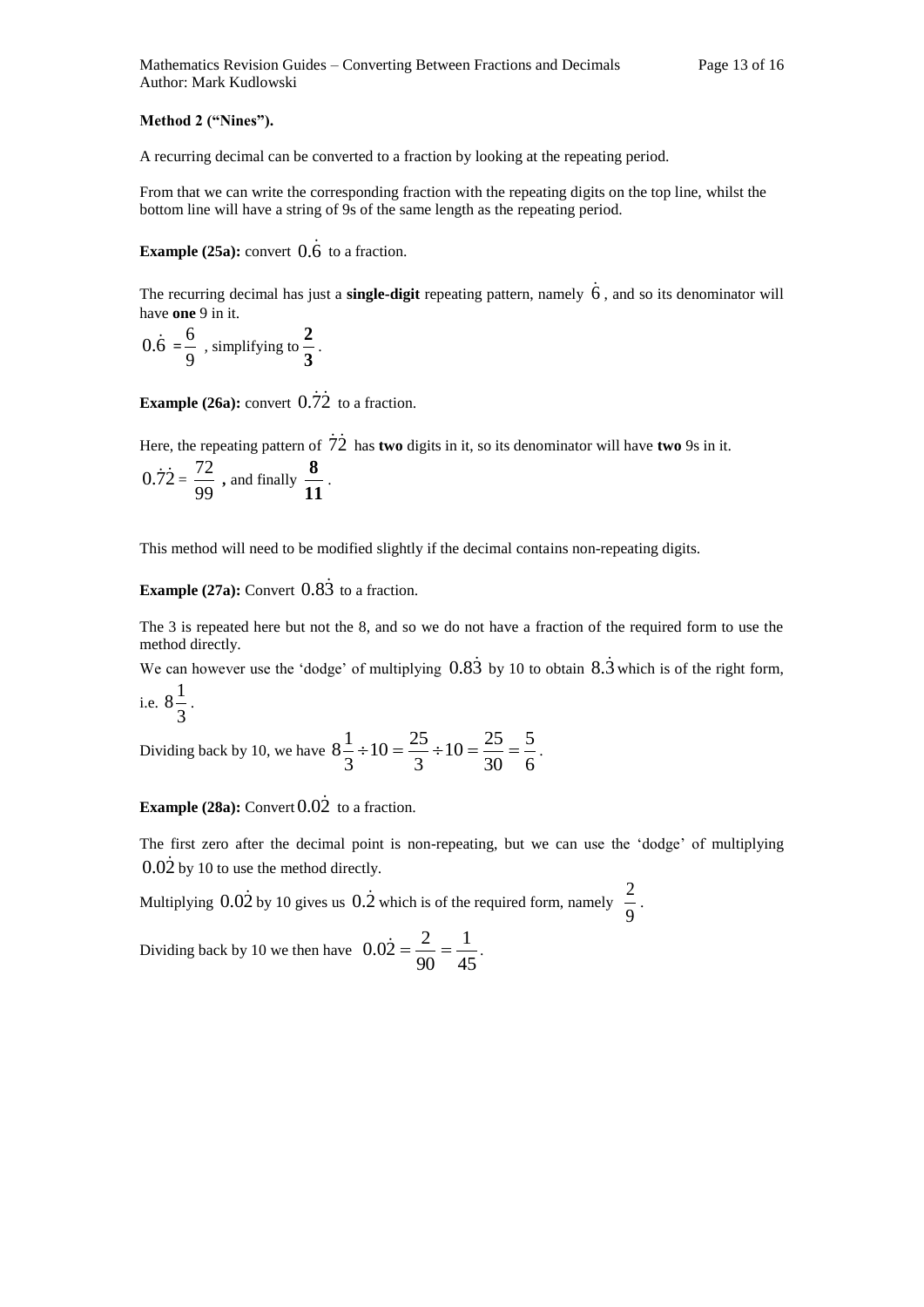#### **Comparing fractions.**

**Example (29):** Arrange the fractions  $\frac{2}{3}$ ,  $\frac{5}{8}$ ,  $\frac{5}{6}$  and  $\frac{3}{4}$  in descending order of size.

To compare fractions, we must follow the same methods as in addition and subtraction. The fractions must all be converted into equivalent fractions with the same common denominator.

Here, the required denominator is the L.C.M. of 3, 4, 6 and 8. Since any multiple of 6 is always a multiple of 3, and any multiple of 8 is also a multiple of 4, the required L.C.M. is that of 6 and 8, namely 24.

The fractions must therefore be converted into 24ths by multiplying top and bottom by the same number, thus  $\frac{2}{3} = \frac{2}{3} \times \frac{8}{8} = \frac{16}{24}$ .

Multiplying top and bottom of  $\frac{5}{8}$  by 3 gives  $\frac{15}{24}$ ; similarly, we can work out  $\frac{5}{6} = \frac{20}{24}$ (top and bottom  $\times$  4) and  $\frac{3}{4} = \frac{18}{24}$ .

We can therefore deduce that  $\frac{20}{24} > \frac{18}{24} > \frac{16}{24} > \frac{15}{24}$ , i.e.  $\frac{5}{6} > \frac{3}{4} > \frac{2}{3} > \frac{5}{8}$ .

Sometimes a question might have the fractions in varied forms (decimal, common and percentages). In such cases, convert all of them into one form, whichever is the easiest.

**Example (30) <b>:** Arrange  $\frac{3}{4}$ , 70%,  $\frac{4}{5}$  and 0.72 in descending order of size. We could convert them all into decimals;  $\frac{3}{4} = 0.75$ ; 70% = 0.7;  $\frac{4}{5} = 0.8$ . Hence  $0.8 > 0.75 > 0.72 > 0.7$ , i.e.  $\frac{4}{5} > \frac{3}{4} > 0.72 > 70\%$ .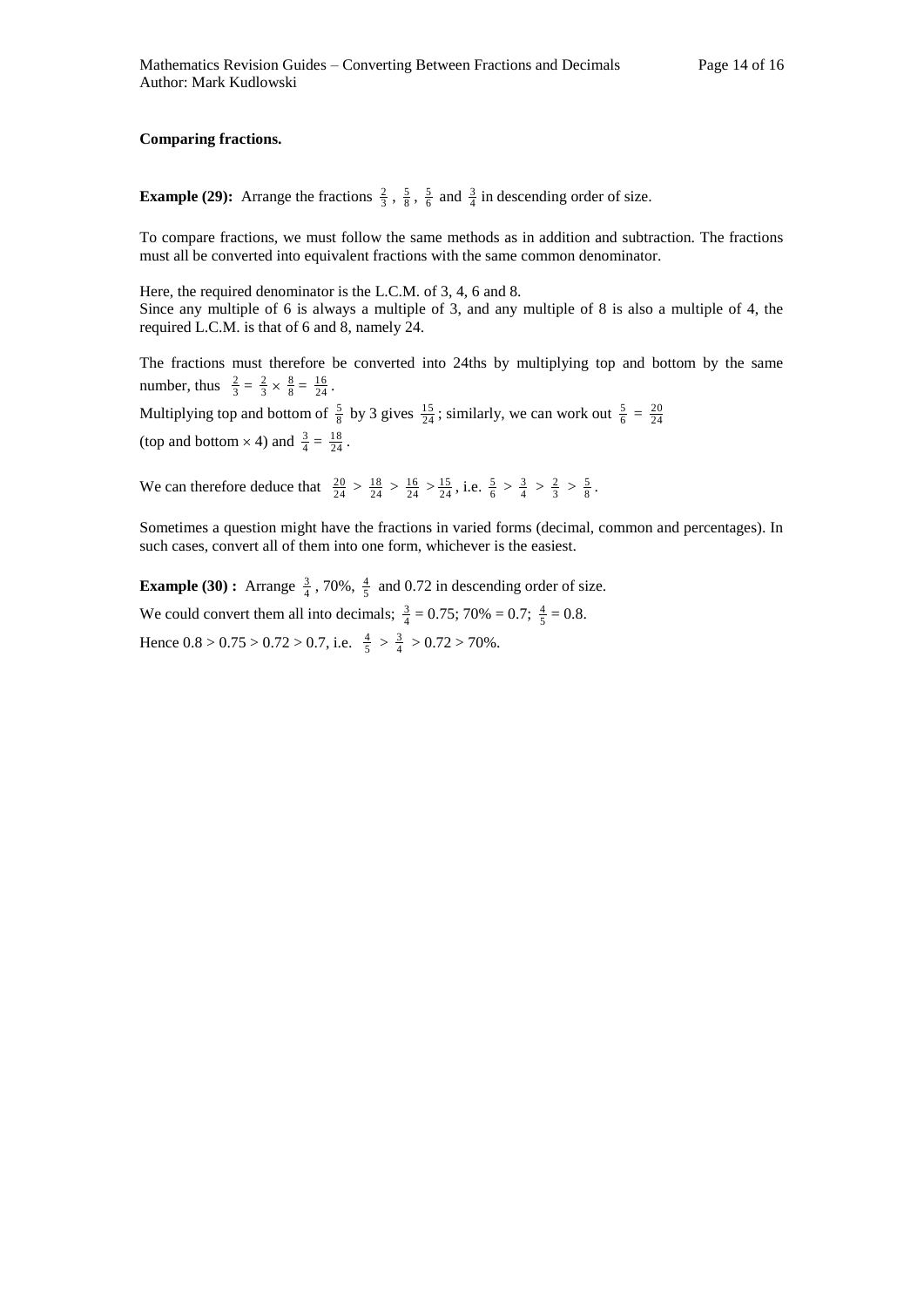We end this section with a few examination-style problem-solving questions.

**Example (31):** Tim is looking after his neighbours' two dogs while their owners are on holiday for 8 days. The terrier requires  $\frac{3}{4}$  of a can of food a day and the retriever needs  $1\frac{1}{2}$  cans. How many cans of dog food does Tim need to buy ?

We need to add together  $\frac{3}{4}$  and  $1\frac{1}{2}$ , then multiply the result by 8.

4  $2^{\frac{1}{2}}$ 4 9 4 6 4 3 2 3 4 3 2  $1\frac{1}{2}$ 4  $\frac{3}{4}+1\frac{1}{2}=\frac{3}{4}+\frac{3}{2}=\frac{3}{4}+\frac{6}{4}=\frac{9}{4}=2\frac{1}{4}$ , so Tim needs  $2\frac{1}{4}$  cans of food for the dogs each day.

He needs to feed the dogs for 8 days, so he needs  $2-\times 8 = -\times 8 = -\frac{9}{2} = 18$ 4 72 4  $8=\frac{9\times8}{1}$ 4  $8 = \frac{9}{1}$ 4  $2\frac{1}{2} \times 8 = \frac{9}{2} \times 8 = \frac{9 \times 8}{1} = \frac{72}{1} = 18$  cans of food in total.

Alternatively, we could have multiplied the individual fractions by 8 and added the result.

$$
\frac{3}{4} \times 8 = \frac{3 \times 8}{4} = \frac{24}{4} = 6; 1\frac{1}{2} \times 8 = \frac{3}{2} \times 8 = \frac{3 \times 8}{2} = \frac{24}{2} = 12; 6+12=18 \text{ cans of food needed.}
$$

**Example (32):** At a college,  $\frac{2}{5}$  of the students are female, and  $\frac{3}{8}$  of the females are taking courses in maths. What fraction of **all** students are females taking courses in maths?

Given that there are 280 students enrolled in total, how many are female and taking courses in mathematics ?

This time we need to multiply  $\frac{2}{5}$  (females as fraction of all students) by  $\frac{3}{8}$  (females taking maths as fraction of all females).

20 3  $5 \times 8$  $2\times 3$ 8 3 5 2 4 1  $=$  $\times 8$  $\times \frac{3}{2} = \frac{2 \times 3}{3} = \frac{3}{3}$ , which is the fraction of females taking maths courses, relative to all of the

enrolled students at the college.

The actual number of females taking maths courses is thus  $\frac{3}{20} \times 280 = \frac{3 \times 280}{20} = \frac{840}{20} = 42.$ 840  $\frac{3}{20} \times 280 = \frac{3 \times 280}{20}$  $\frac{3}{22} \times 280 = \frac{3 \times 280}{222} = \frac{840}{222} =$